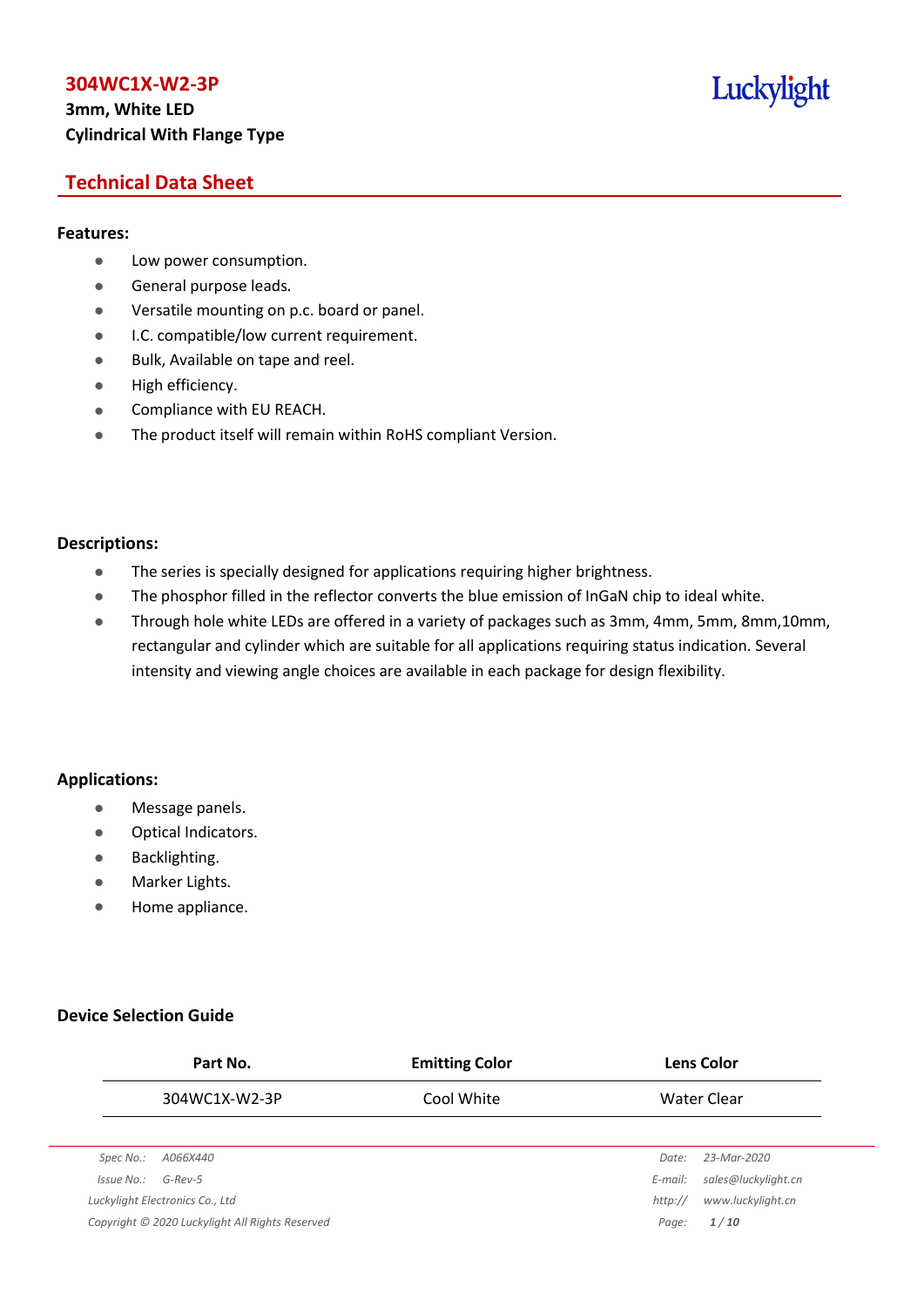**3mm, White LED Cylindrical With Flange Type**

## **Technical Data Sheet**

#### **Package Dimension:**



#### *Notes:*

*1. All dimensions are in millimeters (inches).*

*2. Tolerance is ± 0.25 mm (.010″) unless otherwise noted.*

*3. Protruded resin under flange is 1.00mm (.039″) max.*

| Spec No.:             | A066X440                                        | Date:   | 23-Mar-2020                 |
|-----------------------|-------------------------------------------------|---------|-----------------------------|
| $Is sue No.: G-Rev-5$ |                                                 |         | E-mail: sales@luckylight.cn |
|                       | Luckylight Electronics Co., Ltd                 | http:// | www.luckylight.cn           |
|                       | Copyright © 2020 Luckylight All Rights Reserved |         | Page: $2/10$                |
|                       |                                                 |         |                             |

## Luckylight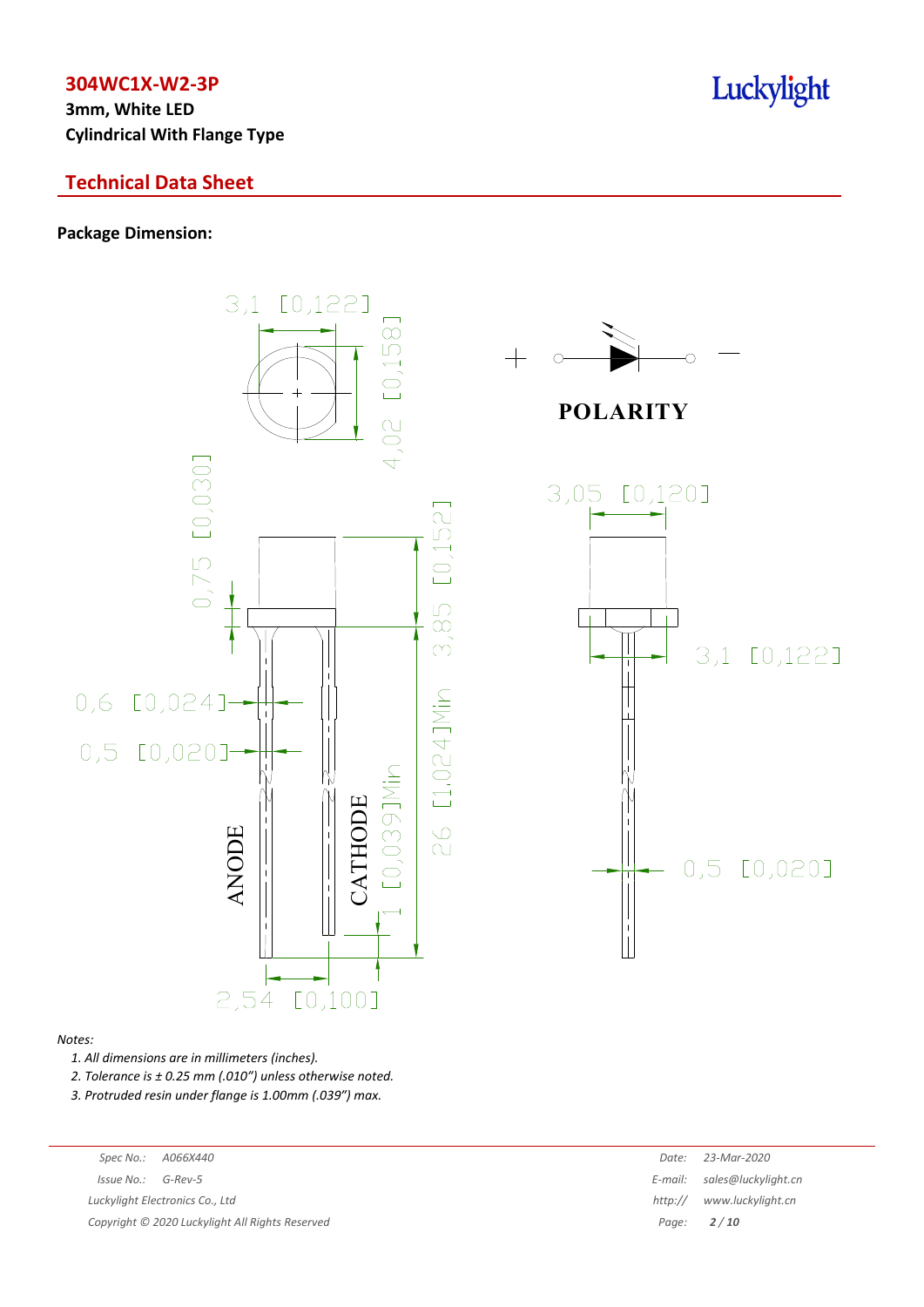## **3mm, White LED Cylindrical With Flange Type**

# Luckylight

## **Technical Data Sheet**

#### **Absolute Maximum Ratings at Ta=25**℃

| <b>Parameters</b>                  | Symbol                       | Max.                                 | <b>Unit</b> |
|------------------------------------|------------------------------|--------------------------------------|-------------|
| Power Dissipation                  | $P_{d}$                      | 85                                   | mW          |
| Peak Forward Current (a)           | $I_{FP}$                     | 100                                  | mA          |
| DC Forward Current (b)             | ΙF                           | 25                                   | mA          |
| Reverse Voltage <sup>(c)</sup>     | $V_{R}$                      | 5                                    | v           |
| <b>Operating Temperature Range</b> | ${\mathsf T}_{\textsf{opr}}$ | -40 $^{\circ}$ C to +80 $^{\circ}$ C |             |
| <b>Storage Temperature Range</b>   | ${\mathsf T}_{\text{stg}}$   | -40 $^{\circ}$ C to +85 $^{\circ}$ C |             |
| <b>Soldering Temperature</b>       | $\mathsf{T}_{\mathsf{sld}}$  | 260℃ for 5 Seconds                   |             |

*Notes:*

*a. Derate linearly as shown in derating curve.*

*b. Duty Factor = 10%, Frequency = 1 kHz.*

c. Reverse voltage (VR) condition is applied for IR test only. The device is not designed for reverse operation.

#### **Electrical Optical Characteristics at Ta=25**℃

| <b>Parameters</b>                       | Symbol          | Min.  | Typ.  | Max.  | Unit | <b>Test Condition</b> |
|-----------------------------------------|-----------------|-------|-------|-------|------|-----------------------|
| Luminous Intensity (a)                  | ١v              | 780   | 1300  | $---$ | mcd  | $IF = 20mA$           |
| Viewing Angle <sup>(b)</sup>            | $2\theta_{1/2}$ |       | 100   |       | deg. | $IF = 20mA$           |
|                                         | x               | $---$ | 0.28  |       |      | $IF = 20mA$           |
| Chromaticity Coordinates <sup>(c)</sup> | y               | ---   | 0.28  | $---$ |      | $IF = 20mA$           |
| <b>Color Temperature</b>                | <b>CCT</b>      | ---   | 11000 |       | K    | $IF = 20mA$           |
| <b>Color Rendering Index</b>            | <b>CRI</b>      |       | 80    |       | Ra   | $IF = 20mA$           |
| Forward Voltage                         | VF              | 2.6   | 3.0   | 3.4   | v    | $IF = 20mA$           |
| Reverse Current <sup>(d)</sup>          | IR              |       |       | 10    | μA   | $VR=5V$               |

*Notes:*

a. Luminous intensity is measured with a light sensor and filter combination that approximates the CIE eye-response curve. The Iv guarantee *must be included with ±15% testing tolerance.*

*b. 2θ1/2 is the o -axis angle where the luminous intensity is 1⁄2 the peak intensity.*

*c. The chromaticity coordinates (x, y) is derived from the 1931 CIE chromaticity diagram.*

d. Reverse current (IR) condition is applied for VR test only. The device is not designed for reverse operation.

|                        |                                                 | Date:   | 23-Mar-2020                 |
|------------------------|-------------------------------------------------|---------|-----------------------------|
| $Is sue No.:  G-Rev-5$ |                                                 |         | E-mail: sales@luckylight.cn |
|                        | Luckylight Electronics Co., Ltd                 | http:// | www.luckylight.cn           |
|                        | Copyright © 2020 Luckylight All Rights Reserved |         | Page: <b>3/10</b>           |
|                        |                                                 |         |                             |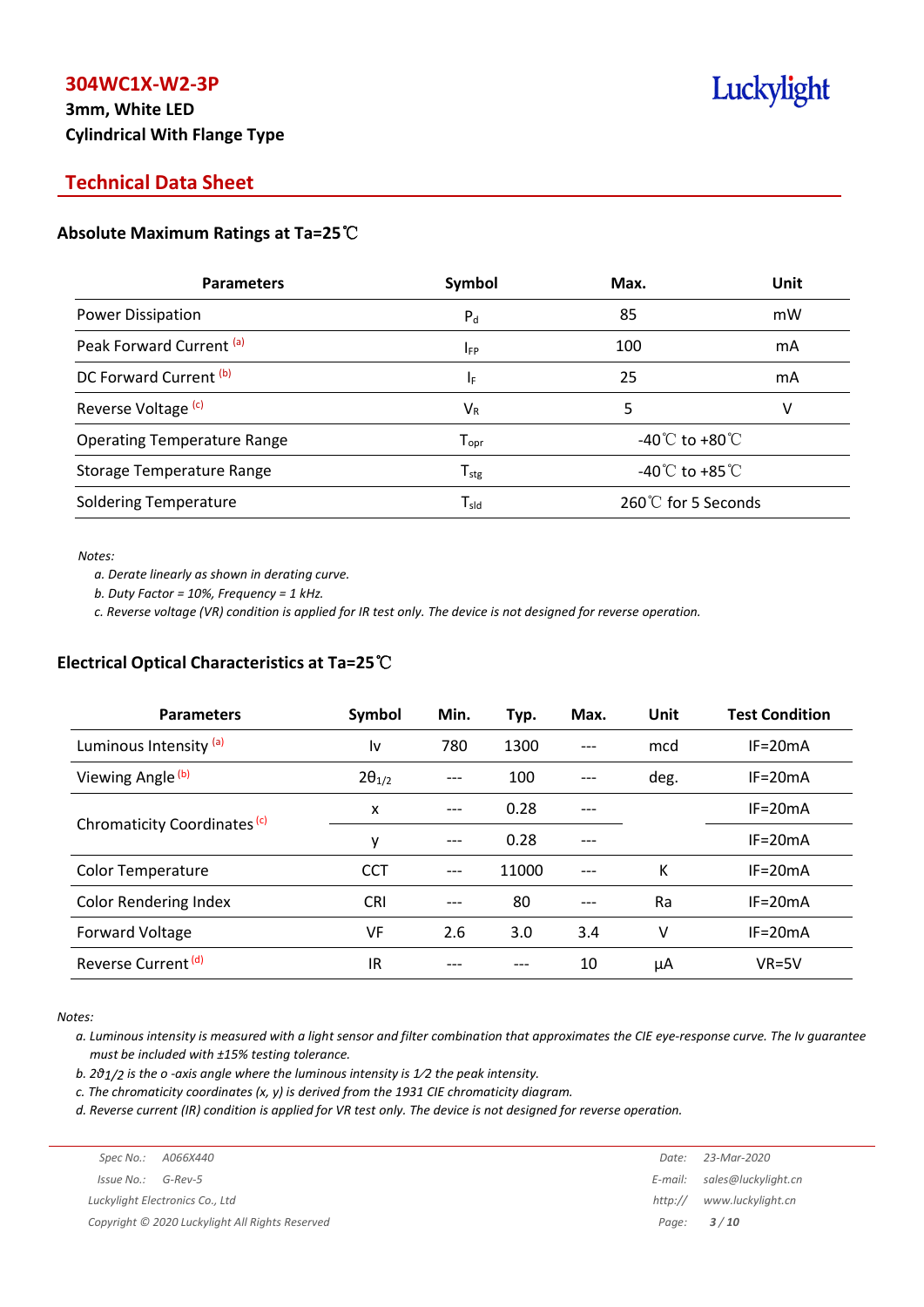## **3mm, White LED Cylindrical With Flange Type**

## Luckylight

## **Technical Data Sheet**

#### Spectrum Distribution Forward Current & Forward Voltage  $Ta=25^{\circ}C$ Ta=25℃ Relative Luminous Intensity (%) Relative Luminous Intensity (%) 50 100 Forward Current IF (mA) Forward Current IF (mA) 40 80 60 30 40 20 20 10  $_{400}^{0}$  400 450 500 550 600 650 700  $\overline{0}$ 2.8 3.0 3.2 3.4 3.6 3.8 2.6 Wavelength λp (nm) Forward Voltage VF (V)Luminous Intensity & Ambient Temperature Ta=25℃ Relative Luminous Intensity (%) Relative Luminous Intensity (%) 1000 1000 f=1KHz Duty=1/10 100 100  $\sqrt{11}$ 10 10 1 1  $10^{1}$  $10^{2}$  $10^{\circ}$  $10<sup>3</sup>$ -60 -40 -20 0 20 40 60 80 100 Ambient Temperature Ta (℃) Forward Current IF (mA) Radiation Diagram Forward Current Derating Curve Ta=25℃ 50  $\overline{0}^{\circ}$  $20^\circ$  $10<sup>6</sup>$ Forward Current IF (mA) Forward Current IF (mA)  $30^\circ$ 40  $40^\circ$ 30 25 1.0 50<sup>o</sup> 20 0.9  $60^\circ$ 0.8  $70^{\circ}$ 10  $80^{\circ}$  $\frac{90}{90}$ 0.7 0  $\theta$ 20 40 60 80 100 0.3 0.5 0.10 0.2 0.4 0.6 Ambient Temperature Ta (℃)

#### **Typical Electrical / Optical Characteristics Curves (25**℃ **Ambient Temperature Unless Otherwise Noted)**

*Spec No.: A066X440 Date: 23-Mar-2020 Issue No.: G-Rev-5 E-mail: sales@luckylight.cn Luckylight Electronics Co., Ltd http:// www.luckylight.cn Copyright © 2020 Luckylight All Rights Reserved Page: 4 / 10*

Luminous Intensity & Forward Current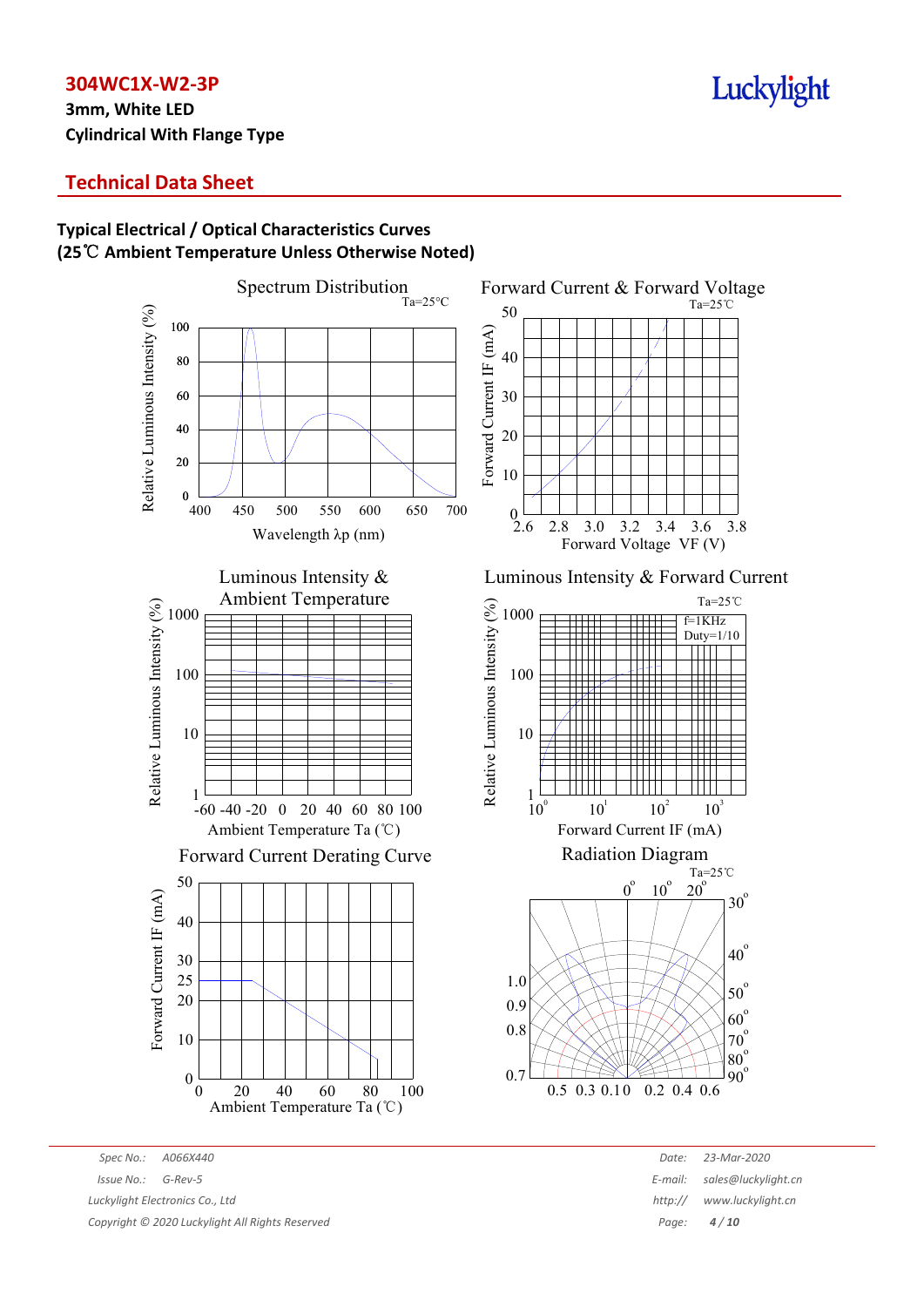## **3mm, White LED Cylindrical With Flange Type**

## **Technical Data Sheet**

#### **CIE Chromaticity Diagram:**



#### **Chromaticity Coordinates Specifications for Bin Rank:**

| <b>Bin Code</b> | Left x | Left y | Top x | Тор у | <b>Right x</b> | <b>Right y</b> | <b>Bottom x</b> | Bottom y |
|-----------------|--------|--------|-------|-------|----------------|----------------|-----------------|----------|
| $C2-1$          | 0.268  | 0.264  | 0.275 | 0.273 | 0.271          | 0.279          | 0.264           | 0.269    |
| $C3-1$          | 0.273  | 0.258  | 0.279 | 0.267 | 0.275          | 0.273          | 0.268           | 0.264    |
| $C2-2$          | 0.275  | 0.273  | 0.282 | 0.283 | 0.285          | 0.290          | 0.271           | 0.279    |
| $C3-2$          | 0.279  | 0.267  | 0.285 | 0.276 | 0.282          | 0.283          | 0.275           | 0.273    |
| $C2-3$          | 0.282  | 0.283  | 0.288 | 0.292 | 0.285          | 0.300          | 0.278           | 0.290    |
| $C3-3$          | 0.285  | 0.276  | 0.291 | 0.284 | 0.288          | 0.292          | 0.282           | 0.283    |

*Note: Color Coordinates Measurement allowance is ±0.012.*

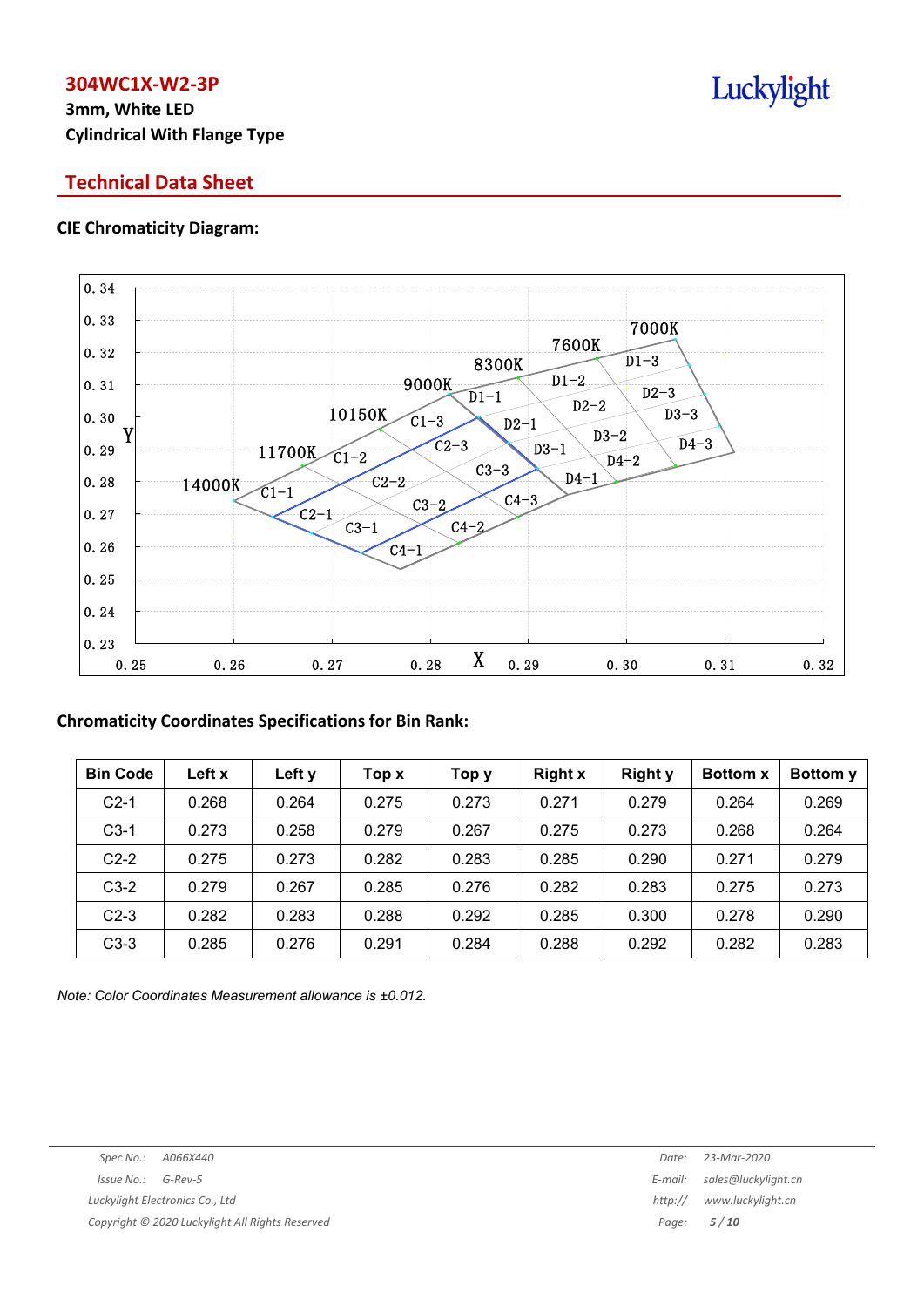## **3mm, White LED Cylindrical With Flange Type**

## Luckylight

## **Technical Data Sheet**

#### **Bin Table Specification**:

#### **Luminous Intensity Iv (mcd) IF@20mA**

| <b>Bin Code</b> | Min  | Max. |
|-----------------|------|------|
| 17              | 780  | 1000 |
| 18              | 1000 | 1300 |
| 19              | 1300 | 1700 |
| 20              | 1700 | 2200 |

*Note: Tolerance of each bin limit is ±15%.*

#### **Forward Voltage VF (V) IF@20mA**

| <b>Bin Code</b> | Min | Max. |
|-----------------|-----|------|
|                 | 2.6 | 2.8  |
|                 | 2.8 |      |
|                 | 3.0 | າາ   |
|                 | ົ   |      |

*Note: Forward Voltage Measurement allowance is ±0.2V.*

#### **Chromaticity Coordinates, CC (x, y), IF@20mA**

| <b>Bin Code</b> | Chromaticity Coordinates, IF@20mA |       |       |       |       |  |  |
|-----------------|-----------------------------------|-------|-------|-------|-------|--|--|
| $C2-1$          | x                                 | 0.268 | 0.275 | 0.271 | 0.264 |  |  |
|                 | ٧                                 | 0.264 | 0.273 | 0.279 | 0.269 |  |  |
|                 | X                                 | 0.273 | 0.279 | 0.275 | 0.268 |  |  |
| $C3-1$          | ٧                                 | 0.258 | 0.267 | 0.273 | 0.264 |  |  |
| $C2-2$          | x                                 | 0.275 | 0.282 | 0.278 | 0.271 |  |  |
|                 | ٧                                 | 0.273 | 0.283 | 0.290 | 0.279 |  |  |
|                 | x                                 | 0.279 | 0.285 | 0.282 | 0.275 |  |  |
| $C3-2$          | ٧                                 | 0.267 | 0.276 | 0.283 | 0.273 |  |  |
| $C2-3$          | x                                 | 0.282 | 0.288 | 0.285 | 0.278 |  |  |
|                 | ٧                                 | 0.283 | 0.292 | 0.300 | 0.290 |  |  |
| $C3-3$          | x                                 | 0.285 | 0.291 | 0.288 | 0.282 |  |  |
|                 | ٧                                 | 0.276 | 0.284 | 0.292 | 0.283 |  |  |

*Note: Color Coordinates Measurement allowance is±0.012.*

*Luckylight Electronics Co., Ltd http:// www.luckylight.cn*

*Copyright © 2020 Luckylight All Rights Reserved Page: 6 / 10*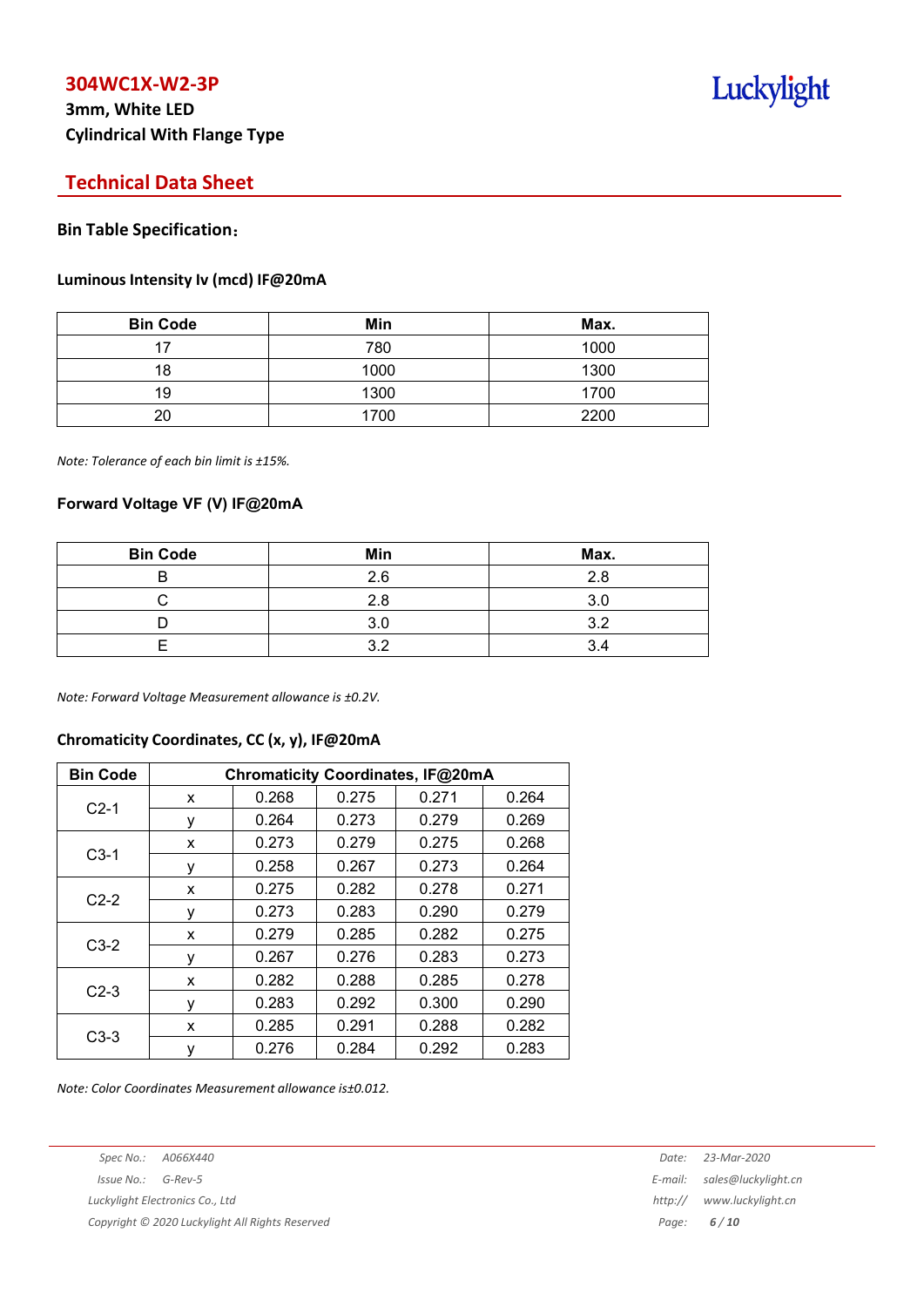**3mm, White LED Cylindrical With Flange Type**

## **Technical Data Sheet**

### **Packing & Label Specifications:**



Luckylight

Packing Quantity:

- a. 500 PCS/bag.
- b.10000 PCS/Inner Box.
- c. 6 Inner Boxes/Outside Box.

|                                                 | Date:   | 23-Mar-2020                 |
|-------------------------------------------------|---------|-----------------------------|
| Issue No.: G-Rev-5                              |         | E-mail: sales@luckylight.cn |
| Luckylight Electronics Co., Ltd                 | http:// | www.luckylight.cn           |
| Copyright © 2020 Luckylight All Rights Reserved |         | Page: <b>7/10</b>           |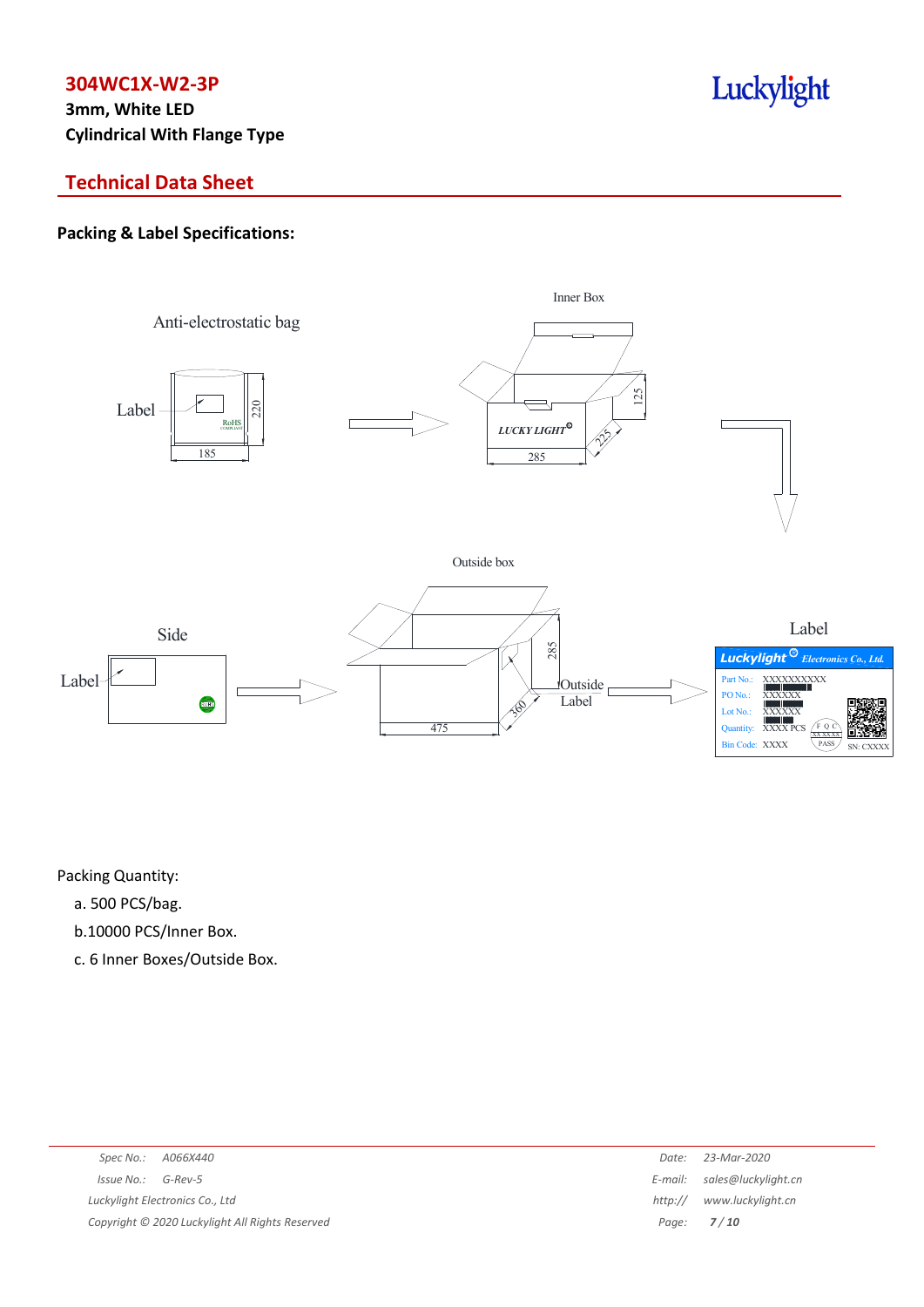## **3mm, White LED Cylindrical With Flange Type**

## **Technical Data Sheet**

#### **CAUTIONS**

#### 1. **Over-current-proof**

Customer must apply resistors for protection, otherwise slight voltage shift will cause big current change (Burn out will happen).

#### 2. **Storage**

- 2.1 The LEDs should be stored at 30°C or less and 70%RH or less after being shipped from Luckylight and the storage life limits are 3 months. If the LEDs are stored for 3 months or more, they can be stored for a year in a sealed container with a nitrogen atmosphere and moisture absorbent material.
- 2.2 Please avoid rapid transitions in ambient temperature, especially, in high humidity environments where condensation can occur.

#### 3. **Cleaning**

Use alcohol-based cleaning solvents such as isopropyl alcohol to clean the LEDs if necessary.

#### 4. **Lead Forming & Assembly**

During lead forming, the leads should be bent at a point at least 1.6mm from the base of LED lens. Do not use the base of the lead frame as a fulcrum during forming. Lead forming must be done before soldering, at normal temperature. During assembly on PCB, use minimum clinch force possible to avoid excessive mechanical stress.

#### 5. **Soldering**

When soldering, for Lamp without stopper type and must be leave a minimum of 3mm clearance from the base of the lens to the soldering point. Do not apply any external stress to the lead frame during soldering while the LED is at high temperature.

#### Recommended soldering conditions:

| <b>Soldering Iron</b> |                          |                               | <b>Wave Soldering</b>                |
|-----------------------|--------------------------|-------------------------------|--------------------------------------|
| Temperature           | 300℃ Max.<br>3 sec. Max. | Pre-heat<br>Pre-heat Time     | $100^{\circ}$ C Max.<br>60 sec. Max. |
| Soldering Time        | (one time only)          | Solder Wave<br>Soldering Time | $260^{\circ}$ C Max.<br>5 sec. Max.  |

*Note:*

a. Excessive soldering temperature and / or time might result in deformation of the LED lens or catastrophic failure of the LED.

Luckylight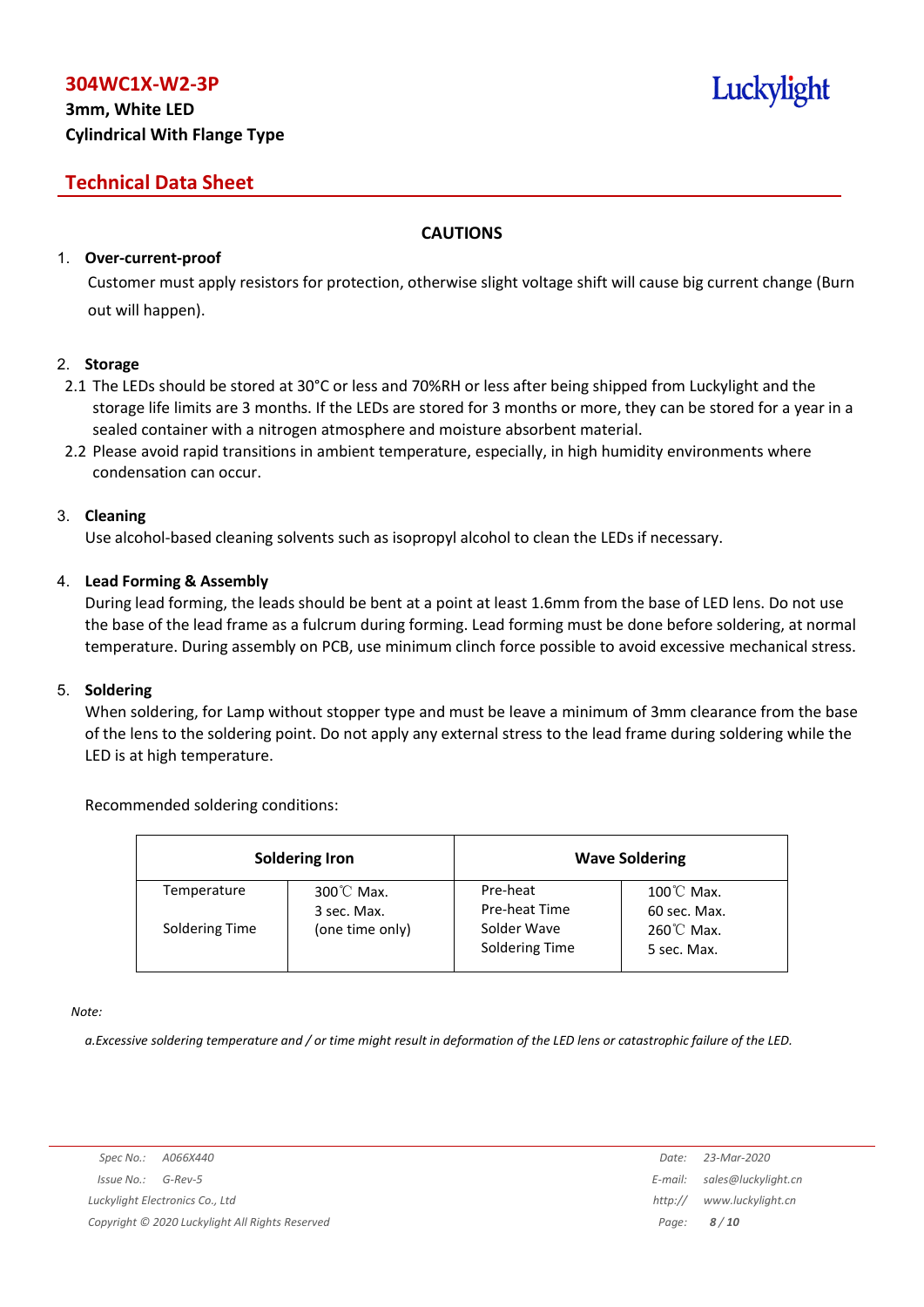## **3mm, White LED Cylindrical With Flange Type**

### **Technical Data Sheet**

Recommended Wave Soldering Profiles



#### *Notes:*

a. Recommend pre-heat temperature of 105° C or less (as measured with a thermocouple attached to the LED pins) prior to immersion in the *solder wave with a maximum solder bath temperature of 260° C.*

*b.Peak wave soldering temperature between 245° C ~ 255°C for 3 sec (5 sec max).*

*c.Do not apply stress to the epoxy resin while the temperature is above 85°C.*

*d.Fixtures should not incur stress on the component when mounting and during soldering process.*

*e.SAC 305 solder alloy is recommended.*

*f.No more than one wave soldering pass.*

#### 6. **Drive Method**

An LED is a current-operated device. In order to ensure intensity uniformity on multiple LEDs connected in parallel in an application, it is recommended that a current limiting resistor be incorporated in the drive circuit, in series with each LED as shown in Circuit A below.

**Circuit model A** 

**Circuit model B** 





(A) Recommended circuit

(B) The brightness of each LED might appear different due to the differences in the I-V characteristics of those LEDs.

| Spec No.:<br>A066X440                           | Date:   | 23-Mar-2020                 |
|-------------------------------------------------|---------|-----------------------------|
| Issue No.:<br>G-Rev-5                           |         | E-mail: sales@luckylight.cn |
| Luckylight Electronics Co., Ltd                 | http:// | www.luckylight.cn           |
| Copyright © 2020 Luckylight All Rights Reserved |         | Page: $9/10$                |

| Date:   | 23-Mar-2020         |
|---------|---------------------|
| E-mail: | sales@luckylight.cn |
| http:// | www.luckylight.cn   |
| Page:   | 9/10                |

## Luckylight